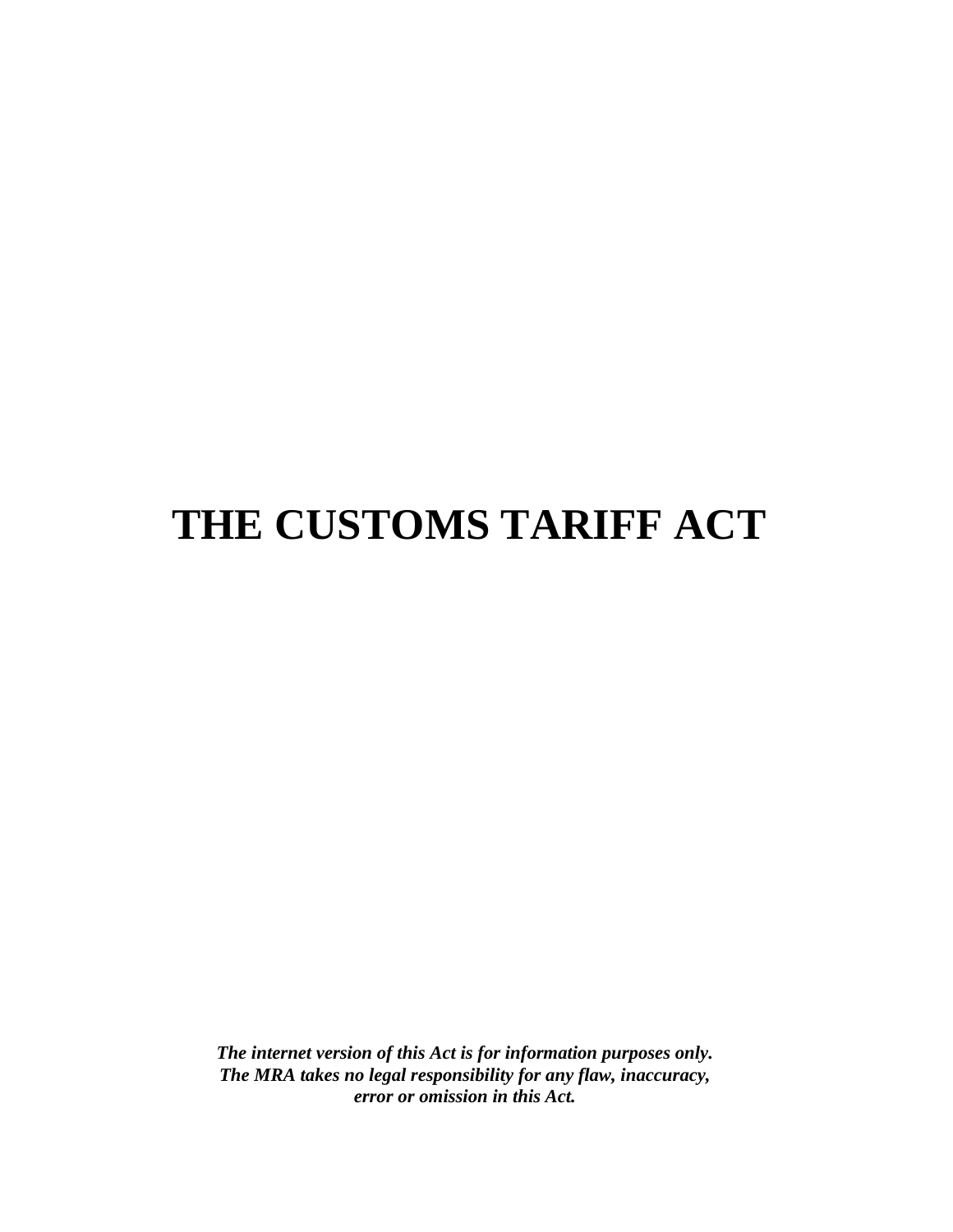# **THE CUSTOMS TARIFF ACT**

# **Act 59 of 1969 – 01 January 1970 ARRANGEMENT OF SECTION**

#### Contents

|                                       | <b>Customs Tariff Act</b>                                                                            |   |  |  |
|---------------------------------------|------------------------------------------------------------------------------------------------------|---|--|--|
| $\overline{I}$                        | Short title                                                                                          | 3 |  |  |
| 2.                                    | Interpretation                                                                                       | 3 |  |  |
| 3.                                    | Customs duties                                                                                       | 3 |  |  |
| 4.                                    | Variation of duty on certain goods                                                                   | 3 |  |  |
| 5.                                    | When duty and taxes to be brought to account                                                         | 3 |  |  |
| 6.                                    | Purchase of another duty exempted motor vehicle before expiry of 3 or 4 years from date of exemption | 6 |  |  |
| 7.                                    | Rate of exchange for ad valorem duties                                                               | 7 |  |  |
| 8.                                    | Where alternative duties prescribed                                                                  | 7 |  |  |
| 9.                                    | Repealed by [Act 15 of 2006]                                                                         | 7 |  |  |
| 10.                                   | Classification of goods                                                                              | 7 |  |  |
| 11.                                   | Regulations                                                                                          | 7 |  |  |
| 12.                                   | Saving clause                                                                                        | 7 |  |  |
| 13.                                   | Repealed by [Act No. 36 of 1988]                                                                     | 8 |  |  |
| 13A.                                  | Extension of Act                                                                                     | 8 |  |  |
| 14.                                   | <i>Exemption from duty</i>                                                                           | 8 |  |  |
| 15.                                   | <b>Amendment of Schedules</b>                                                                        | 8 |  |  |
| <b>FIRST SCHEDULE-SECOND SCHEDULE</b> |                                                                                                      |   |  |  |
| <b>SECOND SCHEDULE</b>                |                                                                                                      |   |  |  |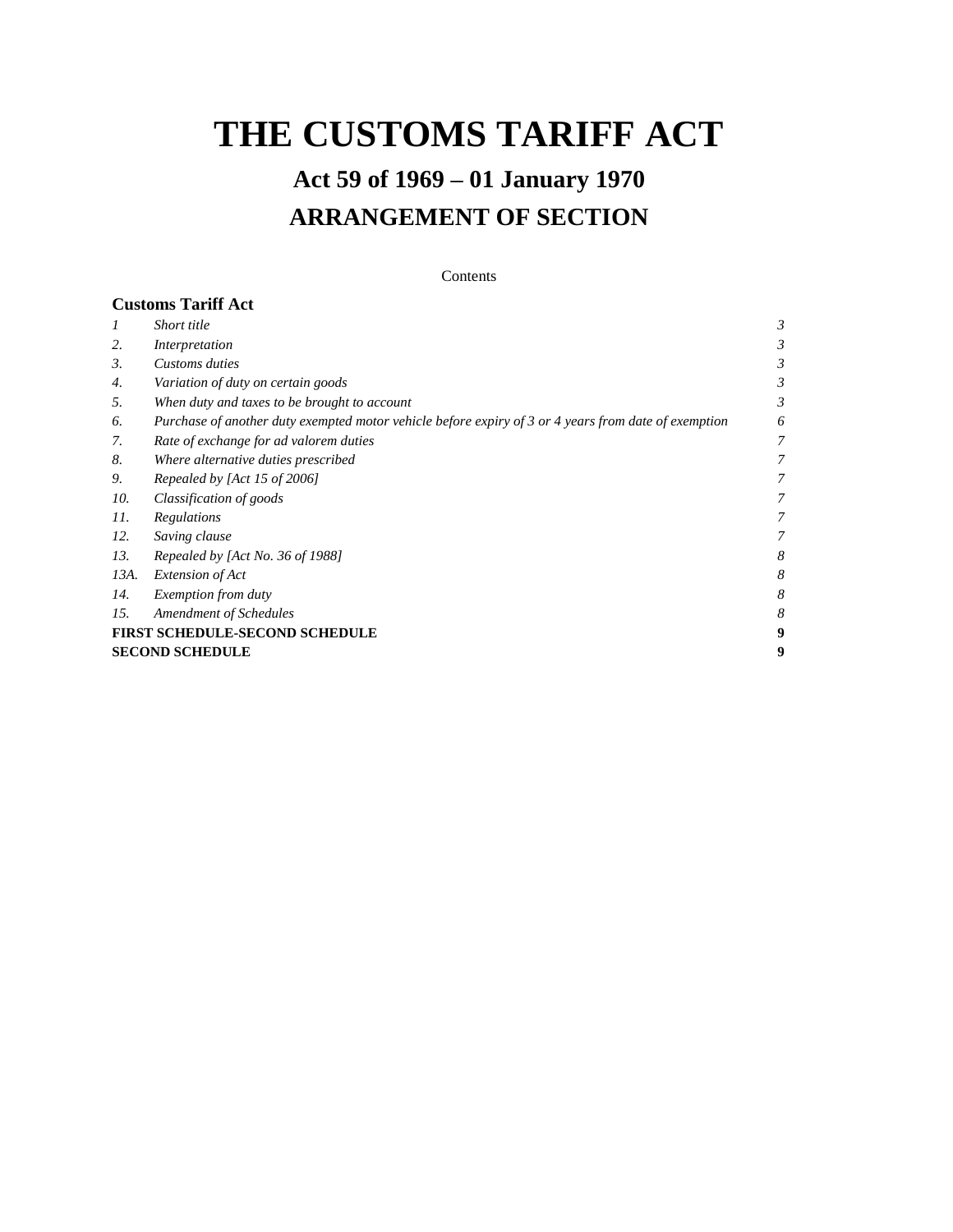## **THE CUSTOMS TARIFF ACT**

### <span id="page-2-1"></span><span id="page-2-0"></span>**1 Short** title

This Act may be cited as the Customs Tariff Act.

## **2. Interpretation**

(1) In this Act-

"Minister" means the Minister to whom responsibility for the subject of finance is assigned;

"public contractor" means any person who has contracted or may contract with the Government of Mauritius for the supply of any goods at fixed prices.

1 "scheduled territory"

- (2) Any reference in this Act to the entry of goods shall be construed as meaning that a bill of entry has been made and passed in respect of the goods in accordance with sections  $234$  to 36 of the Customs Act 1988.
- <span id="page-2-2"></span>(3) All words and expressions in this Act shall have the same meanings as are assigned to them in the Customs Act 1988.

#### **3 3. Customs duties**

- (1) Subject to the Customs Act 1988, and to any exemptions or rebates provided by or under this Act, there shall be raised, levied, collected and paid to the Comptroller customs duty in respect of goods imported into or exported from Mauritius at the rates specified in the First Schedule.
- <span id="page-2-3"></span> $^{4}(2)$ For the purpose of levying customs duty under subsection  $(1)$ , the rates of customs duties specified in Part I of the First Schedule shall apply to all imported goods.

## **4. Variation of duty on certain goods**

The Minister may<sup>5</sup>, by regulations,  $-\frac{1}{2}$ 

**6 (a)**

- **(b)**
- (c) impose on any goods, duties in addition to those specified in the First Schedule, where it is shown to his satisfaction that similar goods are being, will be or are capable of being produced or manufactured in Mauritius;
- (d) suspend the operation of any additional duties imposed on goods under paragraph (c) until such time as similar goods are produced or manufactured in Mauritius in such quantity as to meet the demand for those goods;
- (e) lift the suspension made under paragraph (d) at such time and under such conditions as he thinks fit;
- <span id="page-2-4"></span>(f) where, in his opinion, the economic welfare of Mauritius so requires, fix tariff quotas under the terms of which rates of duty applicable to a specified quality of any goods shall be lower than those which apply to those goods under Part I of the First Schedule 7 ;

(g)

-

## **5. When duty <sup>8</sup> and taxes to be brought to account**

- $910$  (1) This section <sup>11</sup> and section 6 shall apply where any goods, on which the whole or part of
	- (a) the duty under Part II or Part IIA of the First Schedule  $^{12}$  or any other enactment has been exempted;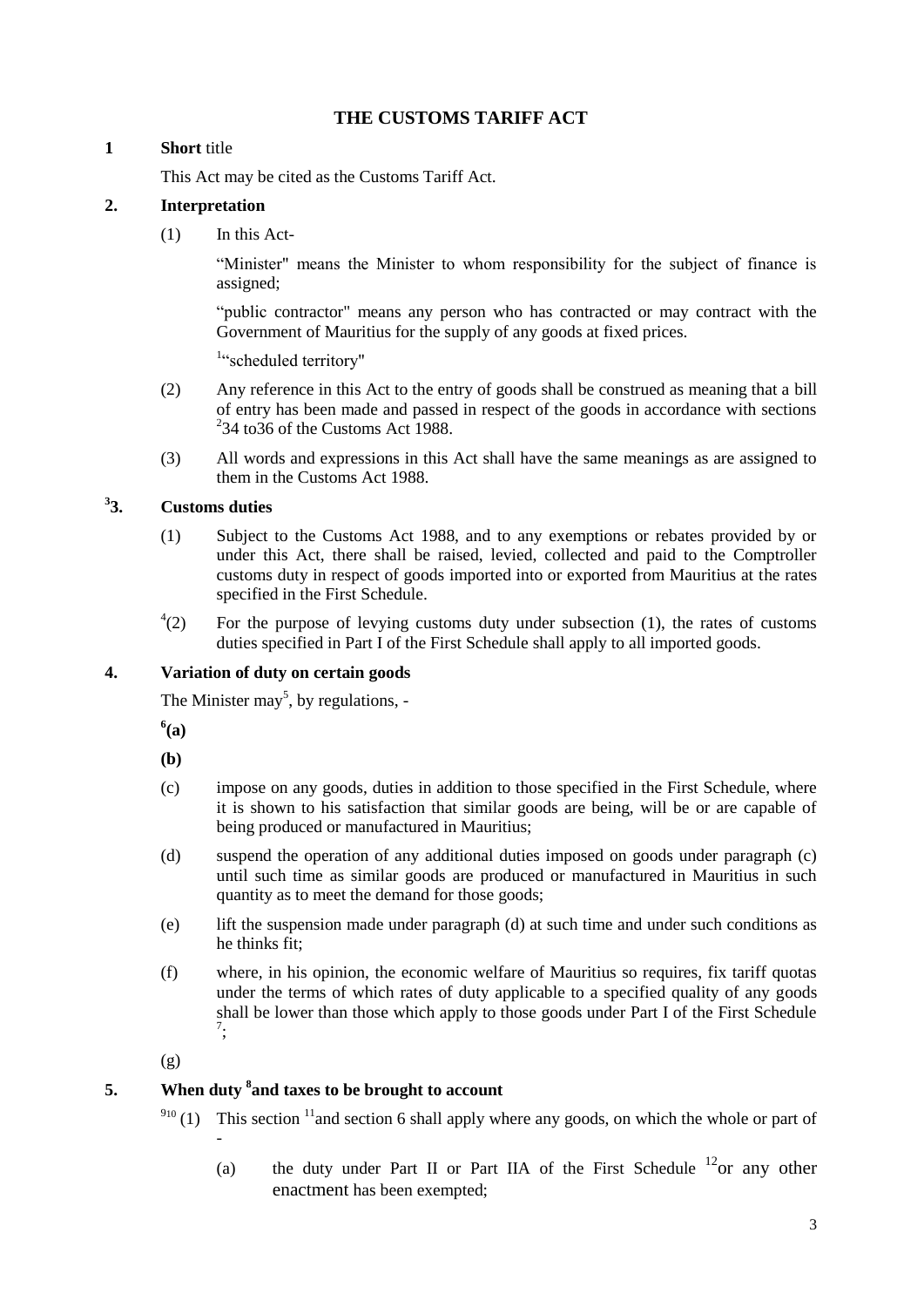- (b) the excise duty under Part IA of the First Schedule to the Excise Act  $^{13}$ or any other enactment has been exempted; or
- (c) the taxes under the Ninth Schedule to the Value Added Tax Act or under any other enactment have been exempted,

and before the expiry of 3 years, in the case where the exemption is once every 3 years, or in any other case, before the expiry of 4 years from the date of the exemption -

- (i) the goods are sold or transferred;
- (ii) the goods are put to any use or applied to any object, other than that in respect of which the exemption was granted; or
- (iii) there has been a breach of any of the conditions attached to the exemption.
- (2) The importer of the goods or any person who intends to sell, transfer, use or apply the goods, other than in respect of which the exemption was granted, or any person who may acquire or come into possession of the goods as a result of the sale or transfer, use or application, shall forthwith notify the Director-General of the fact, with such particulars as the Director-General may require, and, subject to subsection (3), pay the duty, excise duty and taxes in accordance with subsection (2A).
- $14$  (2A) (a) Where any goods are sold or transferred before the expiry of the 3-year period or 4-year period referred to in subsection (1) without breach of the notification referred to in subsection (2) or of any of the other conditions attached to the exemption, the duty, excise duty and taxes shall be computed proportionately by reference to any time remaining due out of the 3-year period or 4-year period, as the case may be.
	- $15$ (aa) Notwithstanding subsections (1), (2) and (2A)(a), in the case of a motor vehicle or motorcycle purchased by an officer, or a beneficiary, in accordance with his entitlement, and transferred to his succession on his death, no duty, excise duty and taxes shall be claimed provided that the motor vehicle or motorcycle is not sold, transferred or disposed of within the time remaining due out of the 3-year period or 4-year period, as the case may be.
	- (b) Subject to paragraph (a), where any goods to which subsection (1) applies
		- (i) are sold or transferred and there has been a breach of the notification referred to in subsection (2) or of any of the other conditions attached to the exemption; or
		- (ii) put to any use or applied to any object, other than that in respect of which the exemption was granted,

the total amount of duty, excise duty and taxes which would have been payable, but for the exemption, shall become due and payable, together with a penalty  $\frac{16}{16}$  not exceeding 50 per cent of the amount due and interest at the rate of 0.5 per cent per month or part of the month on the amount due from the time the goods have been exempted to the date of payment.

- (c) The Director-General shall compute the amount payable in accordance with paragraph(a) or (b) and issue, by registered post, to the person liable to pay the amount, a notice showing how the amount has been arrived at and the date by which the amount should be paid.
- (d) Where a person is dissatisfied with a notice under paragraph (c), the person may, within 28 days of the date of the notice, object to the notice in a form approved by the Director-General and send the form duly filled in to the Director-General by registered post.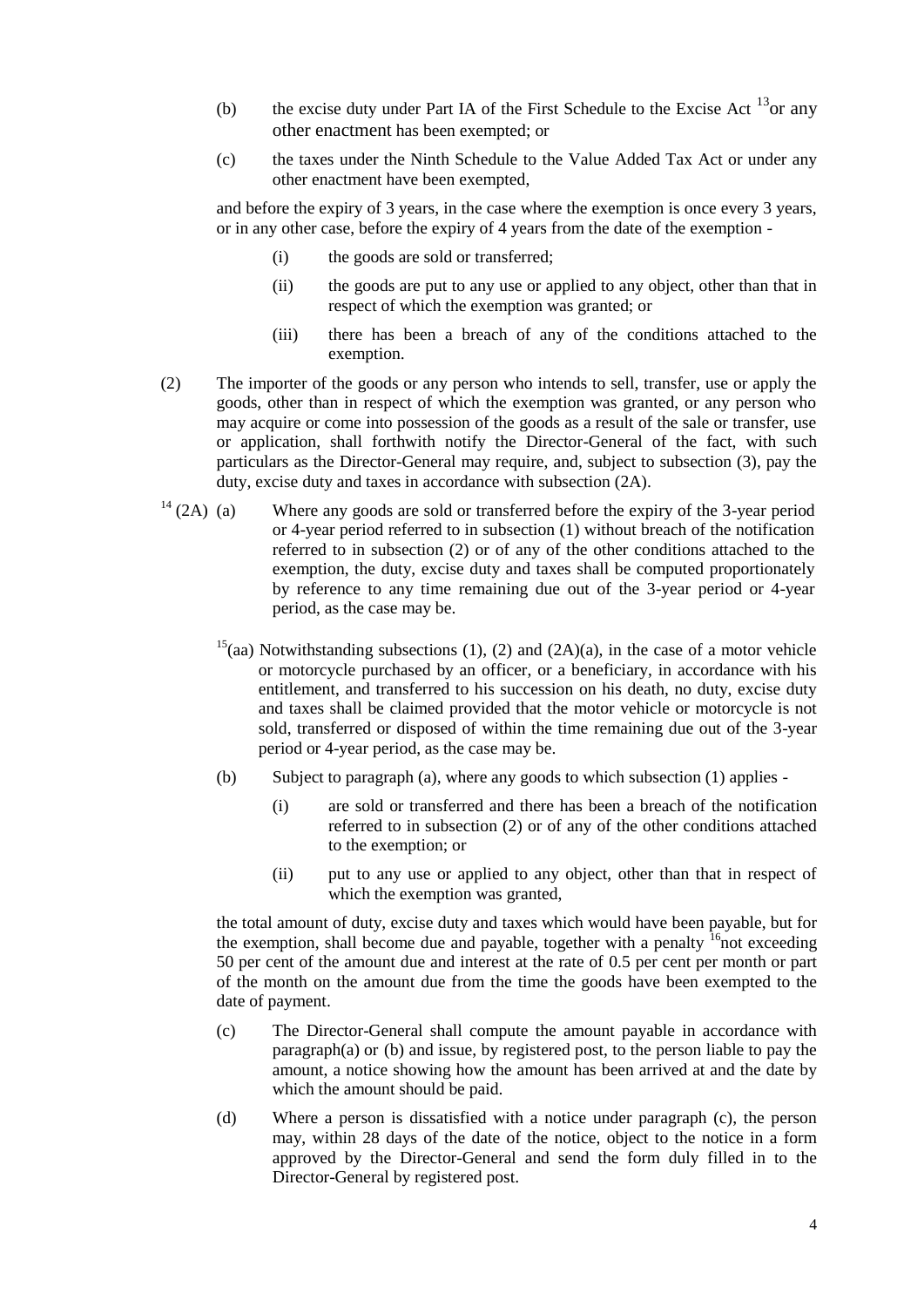- (e) Where a person makes an objection under paragraph (d), he shall specify in the form the detailed grounds of the objection.
- (f) Where it is proved to the satisfaction of the Director-General that, owing to illness or other reasonable cause, a person has been prevented from making an objection within the time limit specified in paragraph (d), the Director-General may consider the objection.
- $17(fa)$  Where the Director-General refuses to consider an objection made after the time limit specified in paragraph (d), he shall, within 28 days of the date of receipt of the letter of objection, give notice of the refusal to the person.
- (g) Any objection under this subsection shall be dealt with independently by an objection directorate set up by the Director-General for that purpose.
- (h) The burden of proving that the notice of the Director-General is incorrect, or what the notice should be, shall lie on the person.
- $18(2B)$  (a) The objection directorate referred to in subsection  $(2A)(g)$  shall consider an objection under subsection  $(2A)(d)$  or (f) and may -
	- (i) review the notice;
	- (ii) disallow or allow it in whole or in part; and
	- (iii) where appropriate, amend the notice to conform with its determination.
	- (b) The Director-General shall, within 4 months of the date of receipt of the objection under subsection (2A)(d), give notice of the determination to the person and shall, at the same time, claim any duty, excise duty or taxes, penalty and interest which would have been payable.
	- $19$ (ba) Where the objection is not determined within 4 months under paragraph (b), it shall be considered to have been allowed by the Director-General.
	- (c) Where the person is aggrieved by a determination under paragraph  $(b)^{20}$  or a decision under subsection (2A)(fa), he may, within 28 days of the date of the determination or decision, as the case may be, lodge written representations with the Clerk to the Assessment Review Committee in accordance with section 19 of the Mauritius Revenue Authority Act.
	- (d) Where, in the notice of determination under paragraph (b), the amount of duty, excise duty or taxes, penalty and interest is claimed in that notice, such amount  $21$  excluding penalty and interest shall, notwithstanding paragraph (c), be paid by the person not later than 28 days of the date of the notice.
- (3) (a) Where any goods to which subsection (1) applies have been damaged or rendered unserviceable, the Director-General may, at the option of the person liable to duty  $^{22}$ or excise duty, proportionately assess the duty or excise duty or part thereof, <sup>23</sup> and taxes which are payable, or require the goods to be destroyed.
	- (b) Where the goods are destroyed under paragraph (a), and any waste or scrap is put to any use in Mauritius, the amount of duty or excise duty payable  $24$  and taxes shall be assessed as if the goods had been imported in that state.
- $^{25}$ (3A) Where the National Transport Authority revokes the licence of a taxi-owner driver who has benefited from an exemption<sup>26</sup> of duty and excise duty in respect of his motorcar within a period of 4 years of its importation, in circumstances which would render the taxi-owner driver not eligible to the exemption, he shall  $^{27}$  pay the duty, excise duty and taxes which would have been payable but for the exemption.
- $2829(3B)$  (a) Without prejudice to section 151 of the Customs Act and section 34 of the Excise Act, where duty, excise duty or taxes on any goods have been exempted and there has been a breach of any condition attached to the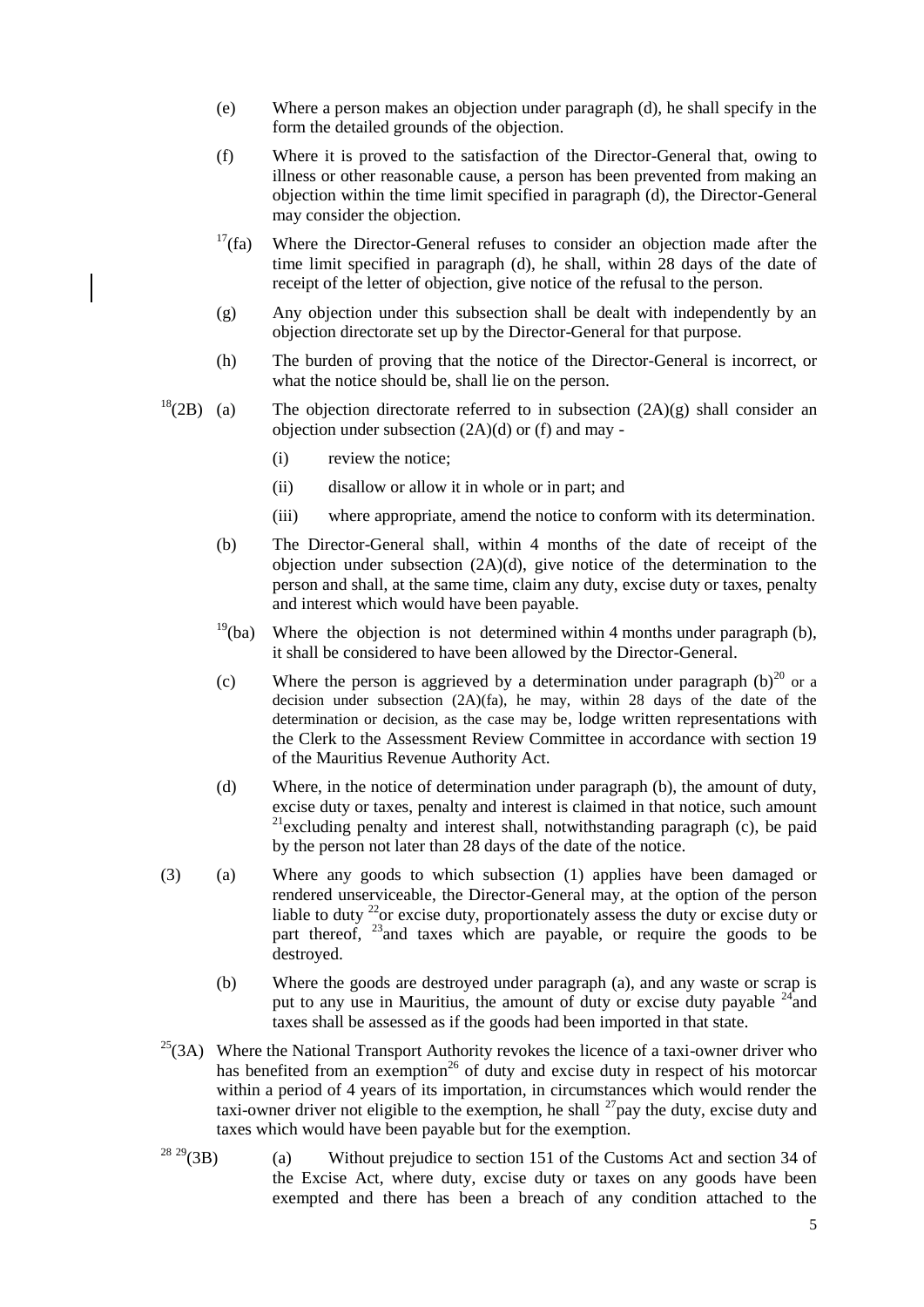exemption, the Director-General may detain the goods and issue a notice showing how the amount has been arrived at and the date by which the amount should be paid.

- (b) Where goods are detained pursuant to paragraph (a), the Director-General shall
	- (i) where payment is effected within 28 days of the date of the notice under paragraph (a), release the goods referred to in subsection  $(2A)(b)$ ; or
	- (ii) where payment is not effected within the time limit referred to in subparagraph (i), seize the goods.
- $30(c)$  (i) Where a person is dissatisfied with a notice under paragraph (a), he may object to the notice in accordance with subsection (2A)(d) and (e).

(ii) The procedure set out in subsections  $(2A)(f)$  to  $(h)$  and  $(2B)(a)$  to (ba) shall apply to an objection made under subparagraph (i).

(iii) Where a person referred to in subparagraph (i) is aggrieved by a determination of his objection, he may, within 28 days of the date of the determination, lodge written representations with the Clerk of the Assessment Review Committee in accordance with section 19 of the Mauritius Revenue Authority Act.

- (4) Any person who fails to comply with subsection (1) shall commit an offence and shall, on conviction, be liable to  $31a$  fine equivalent to three times  $32$  the duty, excise duty and taxes underpaid on the goods or  $50,000$  rupees, whichever is the higher, and any goods which are the subject-matter of the offence shall be liable to forfeiture.
- $33(5)$  The prosecution for an offence under any of the sections of  $34$ this act specified in the Fourth Schedule to the Mauritius Revenue Authority Act 2004 shall take place, at the discretion of the Director of Public Prosecutions, before a Judge sitting without a jury or the Intermediate Court.
- $35(6)$  (a) Where any motor vehicle or motor cycle imported by a returning citizen is not used by him by reason of his having to resettle overseas within the 4-year exemption period, as a result of being unable to settle in Mauritius or for any professional or other unexpected reason, the motor vehicle or motor cycle shall be taken, for the purposes of subsection  $(1)(ii)$ , not to have been put to use other than that in respect of which the exemption was granted.
	- (b) Paragraph (a) shall apply to every returning citizen whose case has not been determined by the Director-General as at 1 January 2013.

## <span id="page-5-0"></span>**6. <sup>36</sup> <sup>37</sup>Repealed by Act No 47 of 1988**

#### **<sup>38</sup>6. Purchase of another duty exempted motor vehicle before expiry of 3 or 4 years from date of exemption**

Any person, body or organisation that has benefitted from an exemption of duty, excise duty and taxes on a motor vehicle under section  $5(1)(a)$ , (b) or (c) may be granted full or partial exemption of duty, excise duty and taxes on another motor vehicle, provided that –

- (a) (i) the 3-year period from the date he has benefitted from the exemption, in case the exemption is once every 3 years, has not expired; or
	- (ii) in any other case, the 4-year period from the date he has benefitted from the exemption has not expired;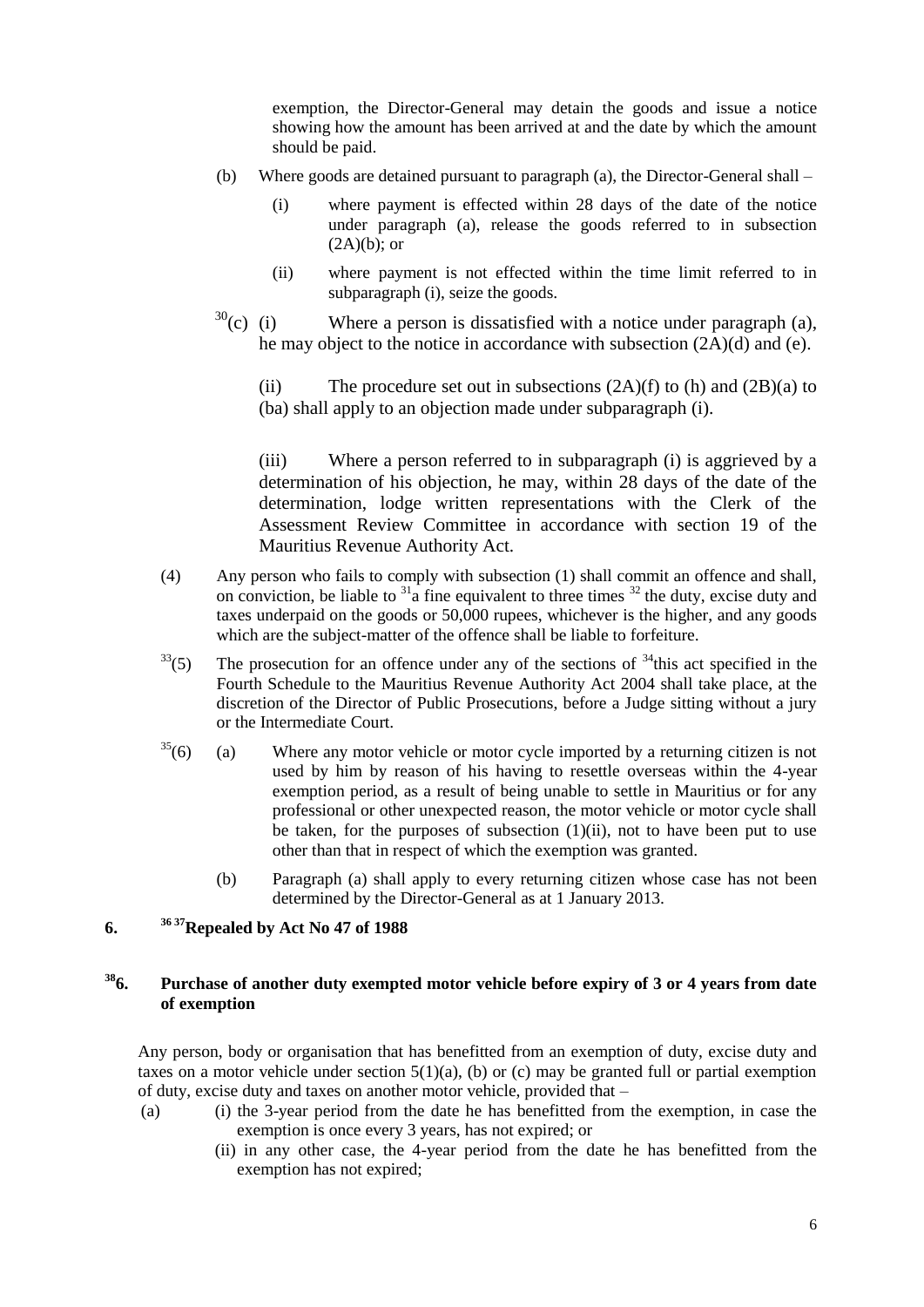- <span id="page-6-0"></span>(b) the person, body or organisation pays the full duty, excise duty and taxes which he has benefitted from; and
- (c) the person, body or organisation complies with such other terms and conditions as may be prescribed.

#### <span id="page-6-1"></span>**7. Rate of exchange for ad valorem duties**

For the purpose of levying the ad valorem duty on imported goods, the rate of exchange with regard to the value of the goods, if that value is expressed in a currency other than that of the legal currency of Mauritius, shall be determined by the  $\frac{39}{9}$ Director-General by  $\frac{40}{9}$ giving public notice.

#### <span id="page-6-3"></span><span id="page-6-2"></span>**8. Where alternative duties prescribed**

Where an ad valorem duty and an alternative specific duty are prescribed in respect of any item appearing in the First Schedule, the higher of the duties so prescribed shall be levied.

# **<sup>41</sup>9. Repealed by [Act 15 of 2006]**

#### <span id="page-6-4"></span>**10. Classification of goods**

For the purpose of levying customs duties under this Act, goods shall be classified in such manner as the Minister may prescribe.

#### **11. Regulations**

- (1) The Minister may make such regulations as he thinks fit for the purposes of this Act.
- (2) The Minister may, in particular, make regulations
	- (a) for the proof to be required that any goods imported in Mauritius are entitled to admission at a preferential rate of customs duty and for prescribing the forms to be used in relation to goods admitted at that rate;
	- (b) for the grant of a drawback or  $42$  exemption of the whole or part of any duty paid or payable in respect of materials used in the manufacture or processing of goods within Mauritius when such goods are exported from Mauritius in the ordinary course of trade except -
		- (i) goods which were originally sold for consumption within Mauritius;
		- (ii) goods which were exported from Mauritius more than 2 years after the date on which the duty on the materials used in the manufacture or processing thereof were paid;
	- (c) for a rebate or refund of the whole or part of the duty on any raw or semimanufactured materials or other industrial requisites for the use in the manufacture, processing or refining of any goods within Mauritius.
- <span id="page-6-5"></span>(3) Regulations made under subsection (1) may provide that any person who contravenes them shall commit an offence and shall, on conviction, be liable to a fine not exceeding 10,000 rupees and that the goods, if any, forming the subject-matter of the offence may be forfeited.

### **12. Saving clause**

- (1) Nothing contained in this Act shall in any way affect the operation of
	- (a) the Sugar Industry Development Funds Act;
	- (b) section 16 of the Mauritius Sugar industry Research Institute Act;
	- (c) section 42 of the Cane Planters and Millers Arbitration and Control Board Act.
- $^{43}(2)$  Any remission of duty granted under section 4 shall lapse on 1 October 2006.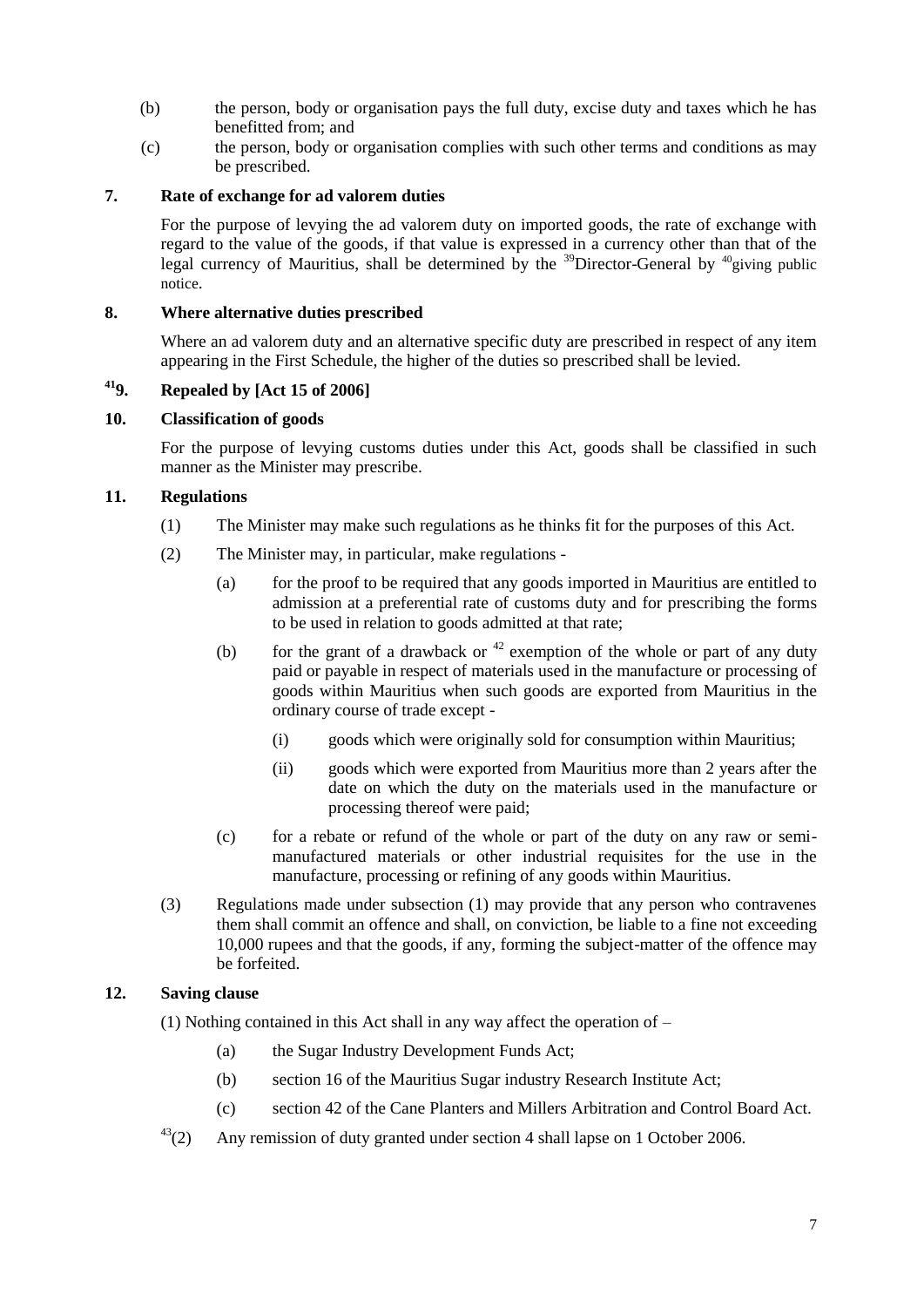## <span id="page-7-1"></span><span id="page-7-0"></span>**13. <sup>44</sup>Repealed by [Act No. 36 of 1988]**

## <span id="page-7-2"></span>**<sup>45</sup>13A. Extension of Act**

Where in any enactment made before or after October 1983 it is provided that notwithstanding any other enactment a statutory corporation  $46$  or any other person shall be exempt from payment of any duty, that provision shall not be construed as an exemption from the payment of customs duty leviable under this Act.

### **14. Exemption from duty**

- (1) The goods specified in Part 11 of the First Schedule shall, on the fulfilment and any conditions laid down, including the production of certificates, under the terms of a particular exemption, be exempted from the payment of customs duties.
- <span id="page-7-3"></span>(2) The goods described in Part 11A of the First Schedule shall, on fulfilment of any conditions laid down under the terms of exemption,  $47$  subject to the payment of customs duty to the extent specified in respect of such goods.
- $48$ (3) Repealed

## **<sup>49</sup>15. Amendment of Schedules**

The Minister may, by regulations, amend the Schedules.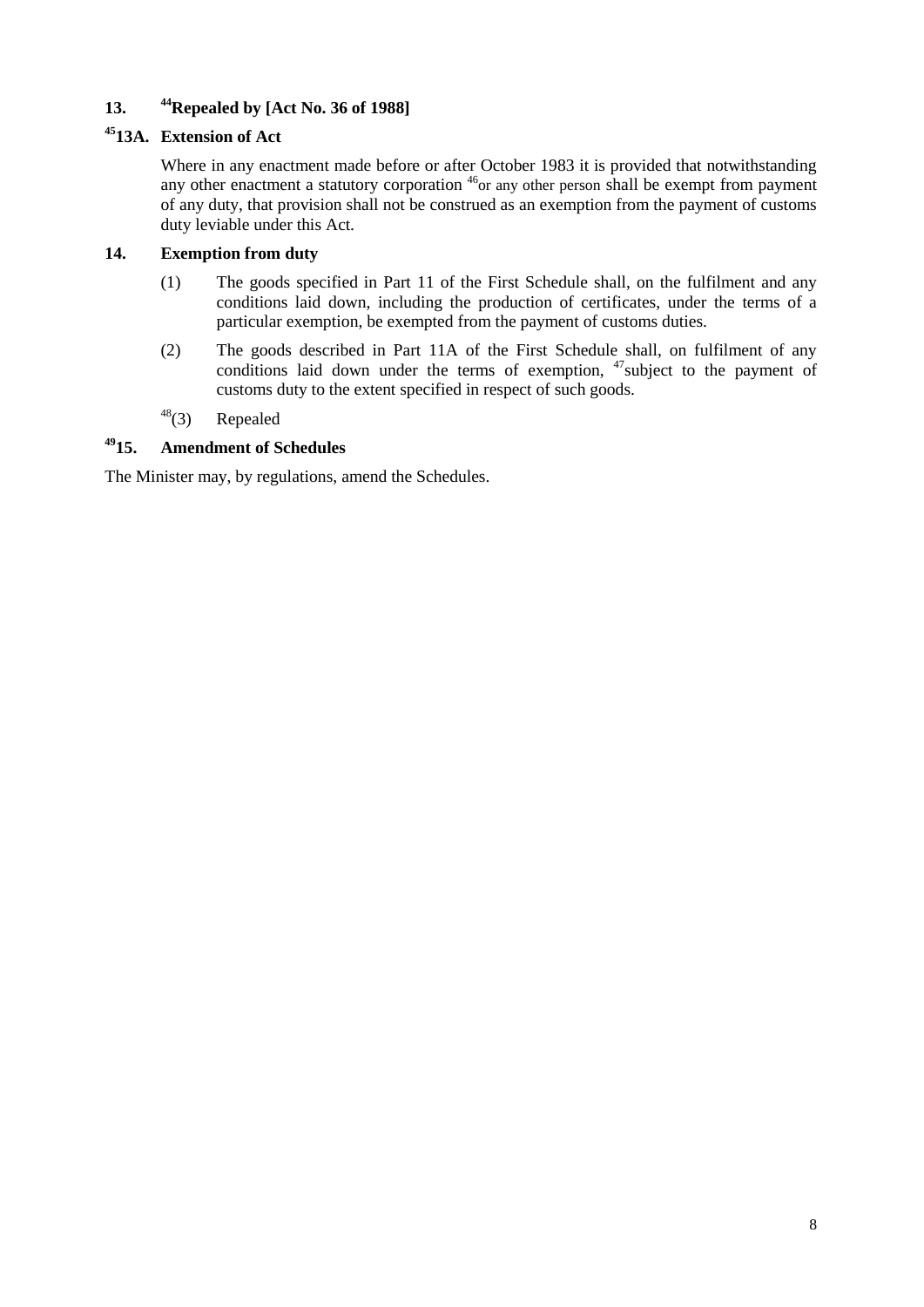#### **FIRST SCHEDULE-SECOND SCHEDULE**

<span id="page-8-0"></span>These Schedules have not been reproduced as they are subject to frequent changes and are likely to be substantially out of date by the time of publication of this volume.

(1) The First Schedule was as printed in the Schedule of the Customs Tariff (Classification of Goods) Regulations 1988 **[GN No. 8 of 1988]** and is now as set out in the First Schedule to Act 25 of 1994 which came into force on 27 July 1994.

Amended by

| [GN No. 137 of 1994]; | [GN No. 171 of 1994]; | [GN No. 55 of 1995];  | [GN No. 99 of 1995];  |
|-----------------------|-----------------------|-----------------------|-----------------------|
| [GN No. 189 of 1995]; | [GN No. 132 of 1996]; | [GN No. 10 of 1997];  | [GN No. 28 of 1997];  |
| [GN No. 55 of 1997];  | [GN No. 62 of 1997];  | [GN No. 137 of 1997]; | [GN No. 169 of 1997]; |
| [GN No. 67 of 1998];  | [GN No. 147 of 1998]; | [GN No. 171 of 1998]; | [GN No. 22 of 1999];  |
| [GN No. 65 of 1999];  | [GN No. 83 of 1999];  | [GN No. 56 of 2000];  | [GN No. 80 of 2000];  |
| [GN No. 56 of 2001];  | [Act No. 23 of 2001]; | [Act No. 20 of 2002]; | [GN No. 77 of 2002];  |
| [GN No. 10 of 2003];  | [GN No. 23 of 2003];  | [GN No. 74 of 2003];  | [GN No. 99 of 2003];  |
| [GN No. 105 of 2003]; | [GN No. 189 of 2003]; | [GN No. 2 of 2004];   | [GN No. 77 of 2004];  |
| [GN No. 87 of 2004];  | [GN No. 112 of 2005]; | [GN No. 158 of 2005]; | [GN No. 58 of 2006];  |
| [GN No. 111 of 2006]; | [GN No. 210 of 2006]; | [GN No. 251 of 2006]; | [GN No. 25 of 2007];  |
| [GN No. 47 of 2007];  | [GN No. 59 of 2007];  | [GN No. 92 of 2007];  | [GN No. 124 of 2007]; |
| [GN No. 206 of 2007]; | [GN No. 227 of 2007]; | [GN No. 106 of 2008]  | [GN No. 270 of 2008]; |
| [GN No. 9 of 2009];   | [GN No. 76 of 2009];  | [GN No. 149 of 2009]; | [GN No. 235 of 2010]; |
| [GN No. 134 of 2011]; | [GN No. 138 of 2011]; | [GN No. 189 of 2011]; | [GN No. 204 of 2012]; |
| [GN No. 5 of 2013];   | [GN No. 157 of 2013]; | [GN No. 238 of 2013]; | [GN No. 266 of 2013]  |
|                       |                       |                       |                       |

<span id="page-8-1"></span>[Act No. 13 of 1996]; [Act No. 28 of 2004];

## **<sup>50</sup>SECOND SCHEDULE**

Repealed by [Act No. 14 of 2005]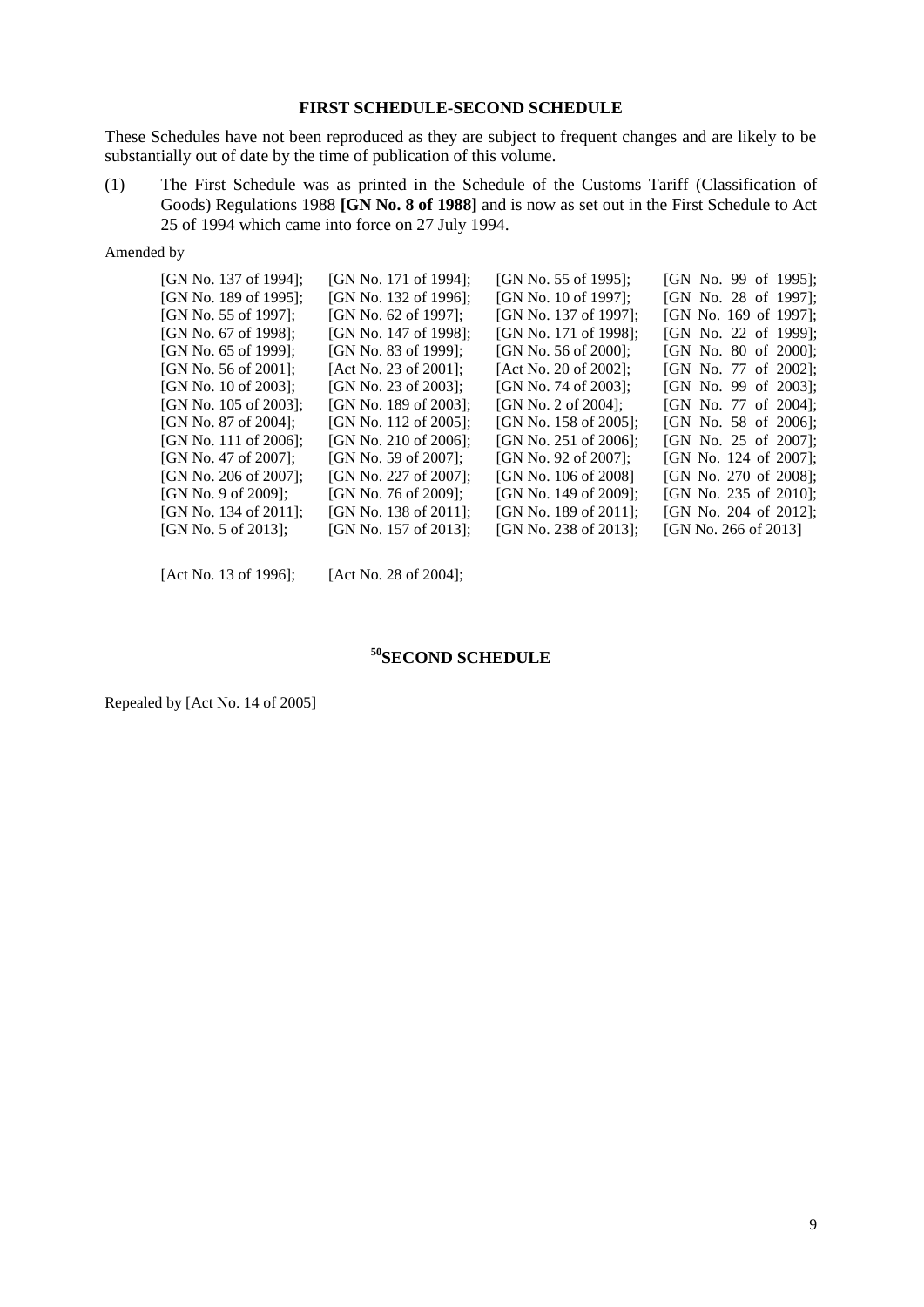$\overline{1}$ <sup>1</sup> *w.e.f. 21-April-2005*, **ACT 14/2005**, The Finance Act 2005, section 9 (a), amended section 2 (1) by deleting the definition of "scheduled territory" which is ""*scheduled territory" means any of the territories specified in the Second Schedule to this Act*", the semi-colon at the end of the definition of "*public contractor*" being deleted and replaced by a full stop

<sup>2</sup> *w.e.f. 01-January-1989*, **ACT 47/1988**, The Customs Act 1988, section 169 (1), amended section 2 (3) by deleting the words "*35 to 37*" and replacing them by the words "*34 to 36*"

<sup>3</sup> *w.e.f. 21-June-1994*, **ACT 25/1994**, The Finance Act 1994, section 3 (a), amended the Customs Tariff Act by deleting section 3, which is

#### "**Customs duties**

*(1) Subject to the Customs Act 1988, and to any exemptions or rebates provided by or under this Act, there shall be raised, levied, collected and paid to the Comptroller customs duty in respect of goods imported into or exported from Mauritius at the rates specified in the First Schedule.*

*(2) For the purpose of levying fiscal and customs duties under the preceding subsection-*

*(a) The rates of fiscal duties set forth in Part I of the First Schedule shall apply to all imported goods;* 

*(b) The rates of general customs duties set forth in Part I of the First Schedule shall, in addition to the rates of fiscal duties, apply to all imported goods except those to which the rates of preferential customs duties are applicable;* 

*(c) the rates of preferential customs duties set forth in Part I of the First Schedule shall in addition to the rates of fiscal duties, apply to such imported goods as are proved to the satisfaction of the Comptroller to have been produced or manufactured in a scheduled territory."* and replacing it by the new section 3

<sup>4</sup> *w.e.f. 21-April-2005*, **ACT 14/2005**, The Finance Act 2005, section 9 (b), amended section 3 by repealing subsection 2 which is

*"(2) For the purpose of levying customs duty under subsection (1) -*

*(a) the rates of customs duties specified in Part I of the First Schedule shall apply to allimported goods; and*

*(b) in addition to the rates of customs duty as specified in Part I of the First Schedule, an additional rate of customs duty of 20 per cent or such other rate as may be prescribed shall apply to all imported goods where the rate of customs duty is 55 per cent or more and the goods arc produced or manufactured in a territory other than a scheduled territory."*

*a*nd replacing it by the new subsection (2)

<sup>5</sup> w.*e.f. 22-December-2012,* **ACT 26/2012**, The Finance Act 2012, section 6 (a)(i), amended section 4, by inserting, after the words "The Minister may", the words ", by regulations,"

<sup>6</sup> w.*e.f. 10-January 2007,* **ACT 15/2006**, The Finance Act 2006, section 9 (a), amended section 4, by repealing paragraphs (a), (b) and (g).

<sup>7</sup> w.e.f. 22-December-2012, **ACT 26/2012**, The Finance Act 2012, section 6 (a)(ii), amended section 4 in

paragraph (f), by deleting the words "*, or remit the whole of the duties on that specified quantity of the goods*" <sup>8</sup> *w.e.f. 07-Aug-2006*, **ACT 15/2006**, The Finance Act 2006, section 9 (b) (i), amended section 5 in the heading, by inserting immediately after the word "*duty*", the words "*and taxes*"

<sup>9</sup> *w.e.f. 21-June-1994,* **ACT 25/1994**, The Finance Act 1994, section 3 (b) (i) (A), amended section 5 (1), by adding immediately after the words "*customs duty*" the words "*or excise duty*"

<sup>10</sup> w.e.f. 01-January-2013, **ACT 26/2012**, The Finance Act 2012, section 6 (b)(i), amended Section 5, by repealing subsections  $(1)$ ,  $(2)$  and  $(2A)$  which are

*"(1) Where any goods, upon which the whole or part of the customs duty or excise duty has been remitted or refunded under section 4, or which have been exempted from payment of duty under Part II or Part II A of the First Schedule or under any other enactment have, <sup>10</sup>before the lapse of 3 years, in the case where the exemption*  is once every 3 years or in any other case, before the lapse of 4 years from the date of the remission, refund or *exemption, been sold or put to any use or applied to any object other than that in respect of which the remission, refund or exemption was granted, the importer of the goods or any person selling or using or applying the goods or any person who may acquire or come into possession of the goods as a result of the sale, use or application, shall forthwith notify the Director-General of the fact, with such particulars as he may require, and, subject to subsections (2) and (3), pay the duty <sup>10</sup>or excise duty or part thereof <sup>10</sup>and the taxes, as the case may be, which would have been payable but for the remission, refund or exemption.*

*(2) Where any goods to which subsection (1) applies have been put to use in Mauritius before the time at which any duty <sup>10</sup>or excise duty or part thereof <sup>10</sup>and taxes become payable, the Director-General shall assess any time remaining due out of <sup>10</sup>the period of 3 years or 4 years, as the case may be as a fraction of that period, and the amount of duty or excise duty payable shall be that fraction of the duty or excise duty, or part thereof, <sup>10</sup> and taxes which would have been payable but for the remission, refund, or exemption.*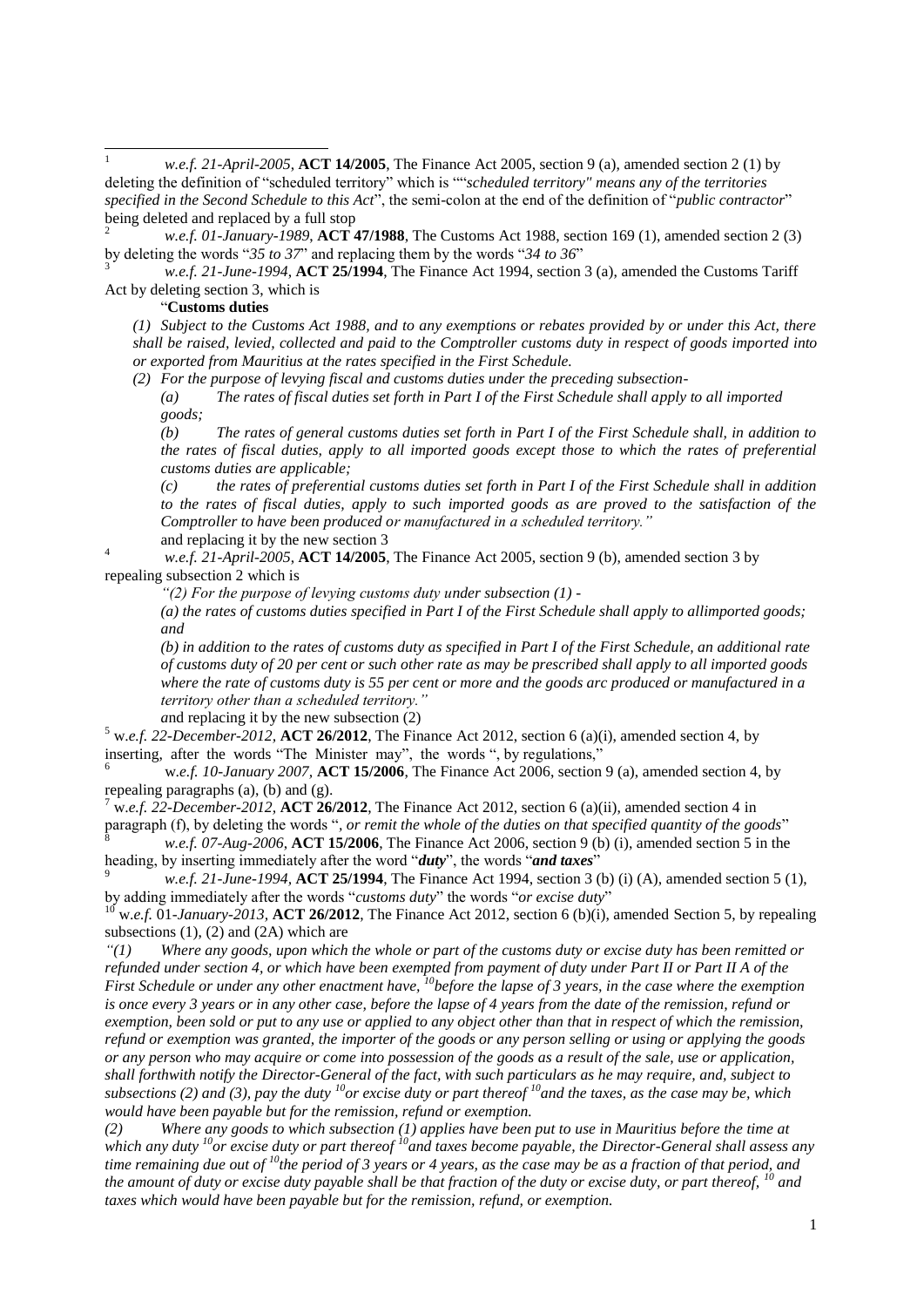*(2A) The amount payable under subsections (1) and (2) shall be paid together with interest at the rate of 12 percent per annum or such other rate as may be prescribed from the time the amount payable has remained unpaid up to the date of payment."*

and replacing them by the new subsections (1), (2) and (2A)

 $\overline{a}$ 

<sup>11</sup> *w.e.f. 05-August-2021*, **ACT No. 15 of 2021**, The Finance (Miscellaneous Provisions) Act 2021, section 19 amended the Customs Tariff Act. in section 5(1), by inserting, after the words " This section", the words "and section 6":

- <sup>12</sup> w.e.f. 25-July-2019, **ACT No. 13 of 2019**, The Finance (Miscellaneous Provisions) Act 2019, section  $14(a)(i)(A)$ , amended the Customs Tariff Act, in subsection  $5(1)(a)$ , by inserting, after the word "Schedule", the words "or any other enactment"
- <sup>13</sup> w.e.f. 25-July-2019, **ACT No. 13 of 2019**, The Finance (Miscellaneous Provisions) Act 2019, section 14(a)(i)(B), amended the Customs Tariff Act, in subsection 5(1)(b), by inserting, after the word "Excise Act", the words "or any other enactment"
- <sup>14</sup> *w.e.f. 07-Aug-2006*, **ACT 15/2006**, The Finance Act 2006, section 9 (b) (iv), amended section 5, by inserting immediately after subsection (2), the new subsection 2A

<sup>15</sup> *w.e.f. 29-June-2016*, **ACT No. 18 of 2016**, The Finance (Miscellaneous Provisions) Act 2016, section 5, in subsection (2A), by inserting, after paragraph (a), a new paragraph (aa).

<sup>16</sup> *w.e.f. 14-May-2015*, **ACT No. 9 of 2015**, The Finance Act 2015, section 5, amended subsection (2A), in paragraph (b), by deleting the words "representing" and "one" and replacing them by the words "not exceeding" and the figure "0.5", respectively.

<sup>17</sup> *w.e.f14-May-2015*, **ACT No. 9 of 2015**, The Finance Act 2015, section 5, amended subsection (2A), after paragraph (f), the following new paragraph - (fa) Where the Director-General refuses to consider an objection made after the time limit specified in paragraph (d), he shall, within 28 days of the date of receipt of the letter of objection, give notice of the refusal to the person.

<sup>18</sup> w.*e.f.* 01*-January-2013,* **ACT 26/2012**, The Finance Act 2012, section 6 (b)(ii), amended section 5 by inserting, after subsection (2A), the new subsection (2B)<br><sup>19</sup> *w.e.f. 14-May-2015*, **ACT No. 9 of 2015**, The Finance Act 2015, section 5 amended, in subsection (2B), by

inserting, after paragraph (b), the following new paragraph –

(ba) Where the objection is not determined within 4 months under paragraph (b), it shall be considered to have been allowed by the Director-General.

<sup>20</sup> *w.e.f*. *14-May-2015*, **ACT No. 9 of 2015**, The Finance Act 2015, section 5 amended, in subsection (2B), in paragraph (c), by deleting the words ", he may, within 28 days of the date of the determination" and replacing them by the words "or a decision under subsection  $(2A)(fa)$ , he may, within 28 days of the date of the determination or decision, as the case may be".

<sup>21</sup> w.*e.f. 21-December-2013,* **ACT 26/2013**, The Finance Act 2013, section 5 (a), amended section 5(2B)(d) by inserting, after the words "*such amount*", the words "*excluding penalty and interest*"

<sup>22</sup> *w.e.f. 21-June-1994,* **ACT 25/1994**, The Finance Act 1994, section 3 (b) (iii), amended section 5 (3), by adding immediately after the word "*duty*" wherever it appears the words "*or excise duty*"

<sup>23</sup> *w.e.f. 07-Aug-2006*, **ACT 15/2006**, The Finance Act 2006, section 9 (b) (v) (A), amended section 5 (3) (a), by deleting the words "*, which is payable*" and replacing them by the words " *and taxes, which are payable*"

<sup>24</sup> *.w.e.f. 07-Aug-2006*, **ACT 15/2006**, The Finance Act 2006, section 9 (b) (v) (B), amended section 5 (3) (b), by inserting immediately after the words "*excise duty payable*", the words "*and taxes*"

<sup>25</sup> *w.e.f. 21-July-2003*, **ACT 18/2003**, The Finance Act 2003, section 6, amended section 5, by inserting immediately after subsection (3), the new subsection 3A

<sup>26</sup> w.*e.f.* 01*-January-2013,* **ACT 26/2012**, The Finance Act 2012, section 6 (b)(iii), amended section 5 in ubsection (3A), by deleting the words "*or remission*" wherever they appear;

<sup>27</sup> *.w.e.f. 07-Aug-2006*, **ACT 15/2006**, The Finance Act 2006, section 9 (b) (vi), amended section 5 (3A), by deleting the words "*pay the duty and excise duty*" and replacing them by the words "*pay the duty, excise duty and taxes*"

<sup>28</sup> w.*e.f.* 01*-January-2013*, **ACT 26/2012**, The Finance Act 2012, section 6 (b)(iv), amended section 5 by inserting, after subsection (3A), the new subsection -(3B)

<sup>29</sup> w.*e.f. 21-December-2013,* **ACT 26/2013**, The Finance Act 2013, section 5 (b), amended section 5 by repealing subsection (3B) which is

*"(3B)(a)Where duty, excise duty or taxes on any goods have been exempted and there has been a breach of any of the conditions attached to the exemption and the amount of excise duty and taxes, penalty and interest has remained unpaid, the Director-General shall have the power to detain the goods.* 

*(b) Where goods are detained pursuant to paragraph (a), the Director-General shall -*

*(i) release the goods on payment of the amount remaining unpaid referred to in paragraph (a), if payment is effected within a month of the date of the detention; or* 

*(ii) seize the goods if payment is not affected within the time limit referred to in subparagraph (i).* and replacing it by the new subsection (3B)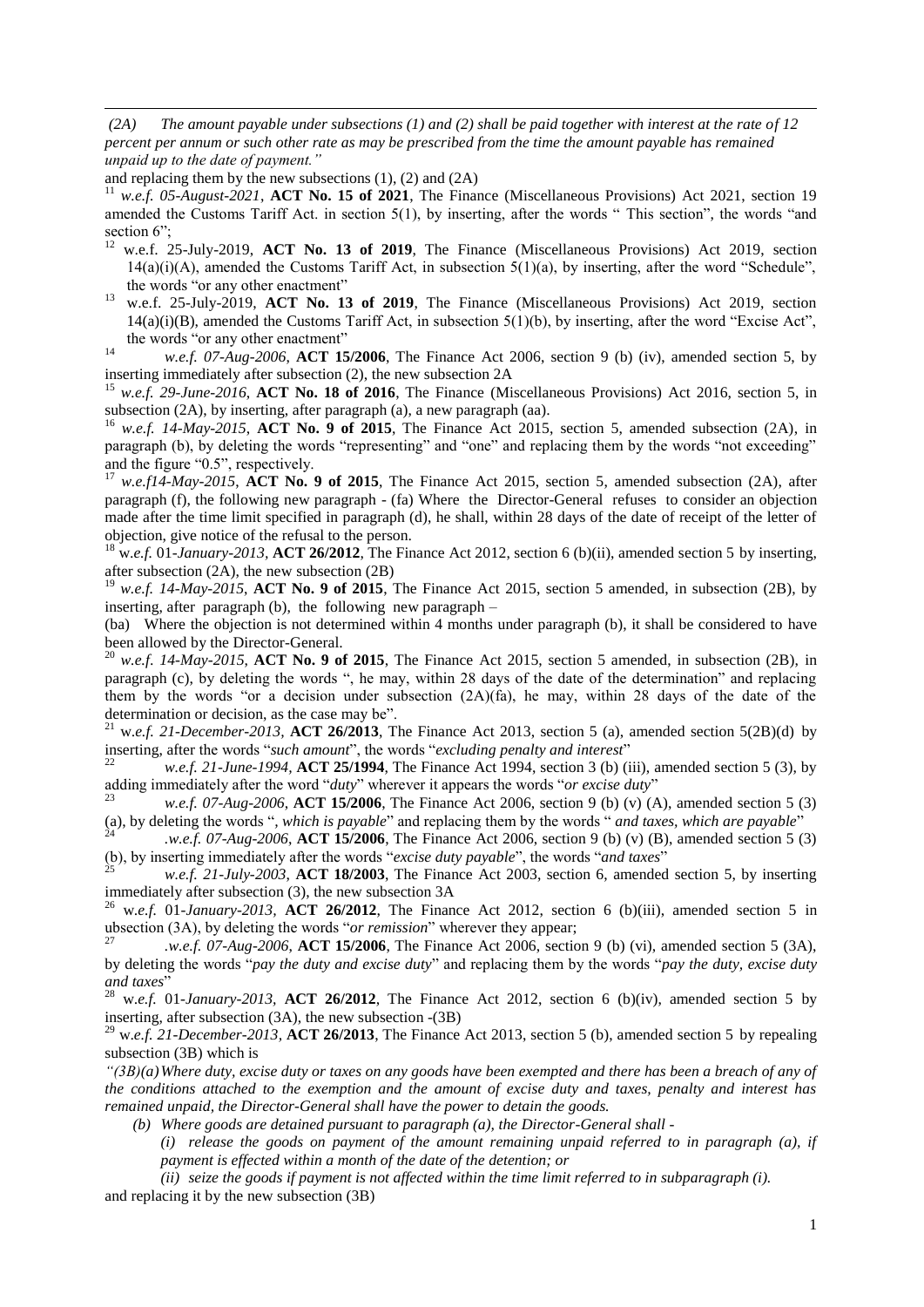- $30^{\circ}$ <sup>30</sup> w.e.f. 25-July-2019, **ACT No. 13 of 2019**, The Finance (Miscellaneous Provisions) Act 2019, section 14(b), amended the Customs Tariff Act, in subsection (3B), by adding the following new paragraph –
	- *(c) (i) Where a person is dissatisfied with a notice under paragraph (a), he may object to the notice in accordance with subsection (2A)(d) and (e).*
		- *(ii) The procedure set out in subsections (2A)(f) to (h) and (2B)(a) to (ba) shall apply to an objection made under subparagraph (i).*
		- *(iii) Where a person referred to in subparagraph (i) is aggrieved by a determination of his objection, he may, within 28 days of the date of the determination, lodge written representations with the Clerk of the Assessment Review Committee in accordance with section 19 of the Mauritius Revenue Authority Act.*

<sup>31</sup> *w.e.f. 24-November-2004*, **ACT 17/2003**, The Unified Revenue Act 2003, section 8 (3) (a), amended section 5 (4), by deleting the words "*a fine which shall not be less than treble the value of the goods, or not less* 

*than 2, 000 rupees, but not more than 10, 000 rupees, whichever is the higher*" and replacing them by the words "*a fine equivalent to 3 times the value of the goods or 50, 000 rupees, whichever is the higher*"

 $32$  w.e.f. 01-January-2013, **ACT 26/2012**, The Finance Act 2012, section 6 (b)(v), amended section 5 in subsection (4), by deleting the words "*the value of the goods*" and replacing them by the words "*the duty, excise duty and taxes underpaid on the goods*"<br>33

<sup>33</sup> *w.e.f. 01-July-2006*, **The Mauritius Revenue Act 2004**, The Unified Revenue Act 2003, section 8 (3) (b), amended the Customs Tariff Act by adding immediately after section 5 (4), new subsection (5)

<sup>34</sup> *w.e.f. 01-July-2006*, **ACT 15/2006**, The Finance Act 2006, section 9 (b) (vii), amended section 5 (5), by deleting the words "*the enactments*" and replacing them by the words "*this Act*"

<sup>35</sup> w.*e.f. 21-December-2013,* **ACT 26/2013**, The Finance Act 2013, section 5 (c), amended section 5 by adding the new subsection (6)

w.e.f. 10-December-1988, **ACT 36/1988**, The Sugar Industry Efficiency Act 1988, section (7) (a) (i), amended section 6 (6), by deleting the words ", *the Sugar Industry Development Fund and the Sugar Industry Labour Welfare Fund*"

<sup>37</sup> *w.e.f. 01-January-1989*, **ACT 47/1988**, The Customs Act 1988, section 168 (2), amended the Customs Tariff Act by repealing section 6 which is

*"6. Mode of ascertaining ad valorem duties.*

*(1) Where a fiscal or customs duty is leviable on goods by reference to their value, the value of the goods shall be taken to be the price they would fetch at the time of their removal out of customs control, on a sale in the open market in Mauritius between a buyer and a seller independently of each other.* 

*(2) For the purpose of computing the value of any goods under the preceding subsection it shall be deemed-*

*(a) that the goods to be valued are to be delivered t the buyer at the port or place of importation, freight, insurance, commission and all other costs, charges, and expenses incidental to the making of the contract of sale and the delivery of the goads at that port or place (except any duties payable in Mauritius and recognised trade or cash discounts, but not any contingent discounts or rebates or buying or selling commission or sample discounts which are shown to the satisfaction of the Comptroller to have been paid to an agent having been paid by the seller ;* 

*(b) that any portion of any charge for primage which is refundable on the performance by the buyer of any specified conditions is not paid by the buyer, whether or not the buyer intends to fulfil those conditions;*

*(c) that the price is the sole consideration for the sale of the goods,* 

*(d) that neither the seller nor any person associated in business with hi has any interest, direct or indirect, in the subsequent re-sale or disposal of the goods;* 

*(e) that there has not been and will not be any commercial relationship between the seller and the buyer, whether by contract or otherwise, other than that created by the sale of the goods.* 

*(3) For the purpose of this section two persons shall be deemed to be associated in business with one another if, whether directly or indirectly, either of them has any interest in the business or property of the other, or both have a common interest in any business or property, or some third person has any interest in the business or property of both of them.* 

*(4) No discounts or deduction from the purchase price of any goods chargeable with ad valorem duty shall be allowed unless-*

*(a) they are shown on the invoice to the satisfaction of the Comptroller* 

*(b) they are verified by the signature of the seller by whom they have been or purport to have been actually allowed.* 

*(5) For the purpose of assessing ad valorem duty any purchase tax, drawback or remission of duty chargeable or granted in the country of exportation in the case of goods or consigned from any country, shall be deducted.*